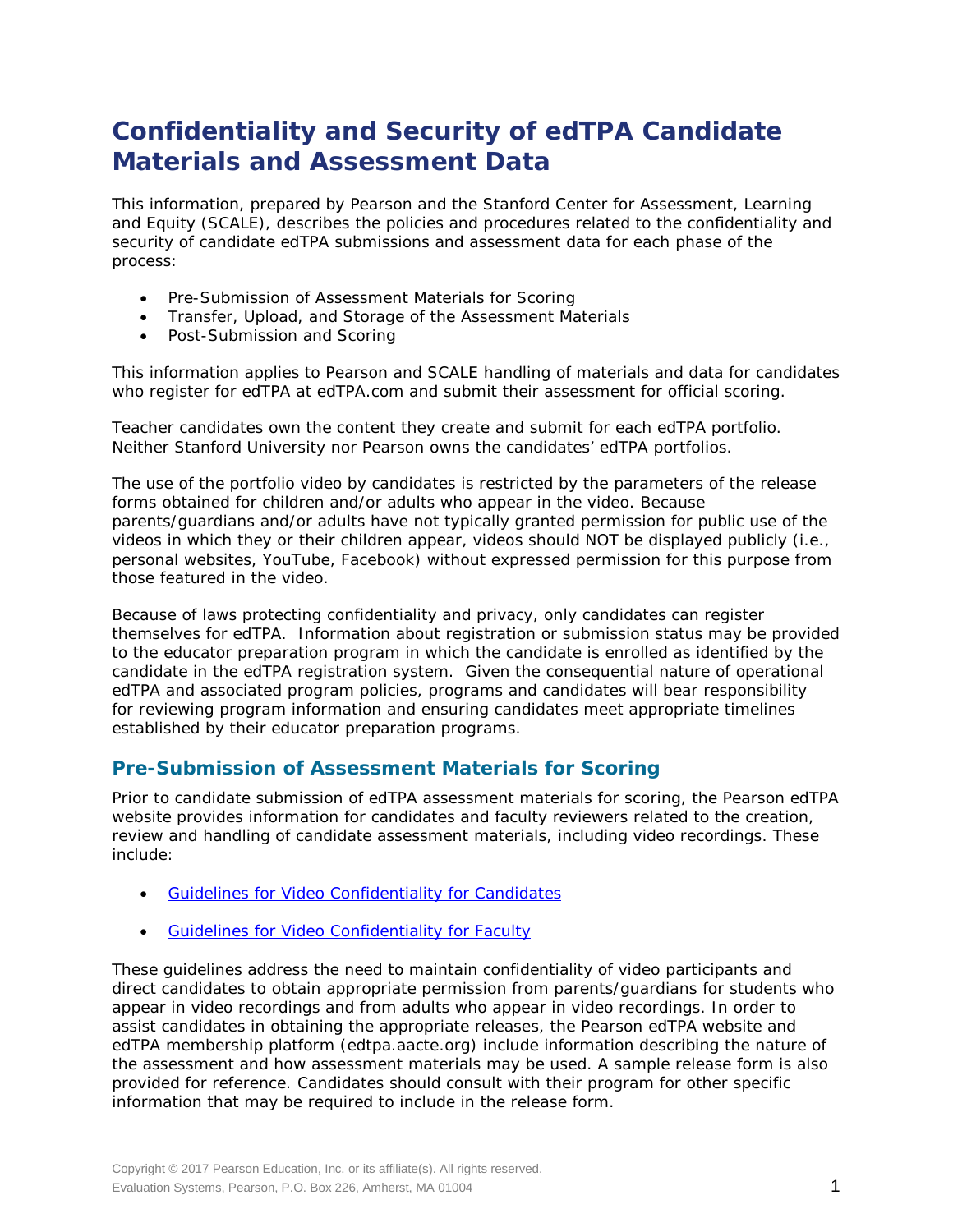## **Authorized Access**

Prior to submitting assessment materials for scoring, candidates may request authorized faculty reviewers at their educator preparation program to provide feedback on their edTPA materials (including video recordings) prior to submission. Faculty at educator preparation programs that are using the Pearson ePortfolio system's feedback feature may provide feedback directly within this system. Some programs may use other platforms or systems to support edTPA on their campus. Candidates should follow their campus directions for receiving feedback. In the Pearson ePortfolio system faculty do not have access to candidate edTPA materials unless authorized by a candidate. While candidates own the content they create and submit for the edTPA portfolio, once the candidate submits the assessment materials to Pearson for scoring, neither the candidate nor authorized faculty have access to the candidate's submitted materials in the Pearson ePortfolio system. If a candidate wants to retain a copy of their submission and share with program faculty with appropriate permission, the files should be saved outside the Pearson ePortfolio system prior to submission. edTPA materials, once submitted, cannot be returned to candidates or educator preparation programs.

Authorized faculty are required to abide by Guidelines for Video Confidentiality for Faculty, which prohibit the sharing, copying, or posting of candidate assessment materials, including video recordings in any public way.

## **Attestations**

When candidates are ready to submit their assessment materials to Pearson for scoring, they are presented with candidate attestations, which include requiring confirmation that they have obtained the necessary video releases and that they have not posted and will not post video recordings in any location other than the Pearson ePortfolio system, an approved integrated edTPA Platform Provider system, or another secure system designated by the candidate's educator preparation program to support edTPA. Candidates must keep their edTPA video recordings under secure conditions and share with programs only when appropriate permissions are granted.

# **Transfer, Upload, and Storage of the Assessment Materials**

Candidate assessment materials, including video recordings, enter the Pearson ePortfolio system in one of two ways:

- Transfer from an approved, integrated edTPA Platform Provider system. Candidates who have registered on the Pearson edTPA website and are working in one of the approved integrated edTPA Platform Provider systems authorize the transfer of their assessment materials to the Pearson ePortfolio system.
- Uploading by the candidate directly into the Pearson ePortfolio system.

Transmission of assessment materials via these methods is protected using industry standard encryption practices.

Once materials have been transferred from an approved, integrated edTPA Platform Provider system or uploaded directly into the Pearson ePortfolio system, they must be reviewed and verified by the candidate in the Pearson ePortfolio system and submitted for official scoring.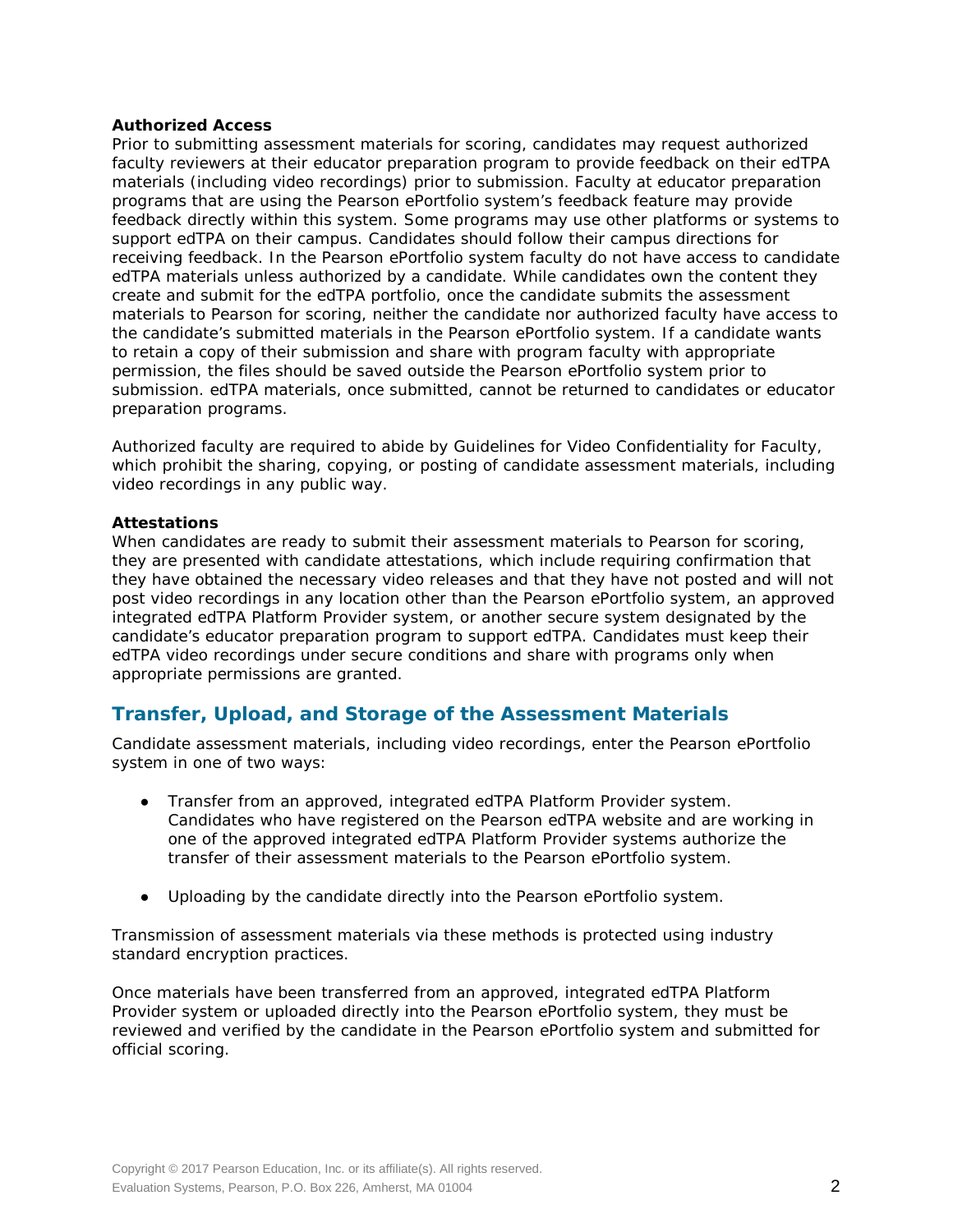## **Storage**

The assessment materials are stored by Pearson in secure repositories and areas accessible only to authorized users via unique, secure log-in credentials for specific actions and for limited periods of time.

## **Access**

By using industry-standard security software (encrypted protocols and encrypted and expiring tokens), the system ensures that access to view the stored assessment materials/videos is granted only to authorized users.

- Authorized Pearson users may include scorers, scorer supervisors, scorer trainers, scoring support personnel, and personnel required to conduct quality control.
- Authorized SCALE personnel associated with assessment development may view candidates' edTPA materials for the purposes of selection of scorer training materials and scorer training activities.

# **Post-Submission and Scoring**

## **Access**

- Authorized Pearson users may include scorers, scorer supervisors, scorer trainers, scoring support personnel, and personnel required to conduct quality control or required to conduct an investigation associated with compliance with the Rules of Assessment Participation, as needed.
- Authorized SCALE personnel associated with assessment development may view candidates' edTPA materials for the purposes of selection of scorer training materials and scorer training activities.
- Authorized individuals at the educator preparation program in which a candidate is enrolled, as indicated at the time of registration, and/or the relevant state agency responsible for educator certification may be provided access to submitted assessment materials or a portion thereof as part of an investigation associated with compliance with the Rules of Assessment Participation, as needed.

Authorized scorers access the candidate assessment materials, including video recordings, through Pearson's password-protected secure Scoring System. Candidate assessment materials are available only for the period in which scoring occurs. Scorer access to the Pearson Scoring System is disabled after the scorer's activities are completed.

## **Access to edTPA Data**

Candidate scores will be reported to candidate and to the educator preparation program designated by the candidate in the edTPA registration system. Candidate scores will also be reported to the state education agency for the state identified by the candidate in the edTPA registration system, depending on state policy (e.g., the state requires successful completion of edTPA for certification or licensure).

States will receive aggregated score information and may also receive individual and program-level information, depending on state policy. Summary statistics by state and nation will be made available to participating states. Candidate and campus identities are not disclosed in aggregated or summary data reports.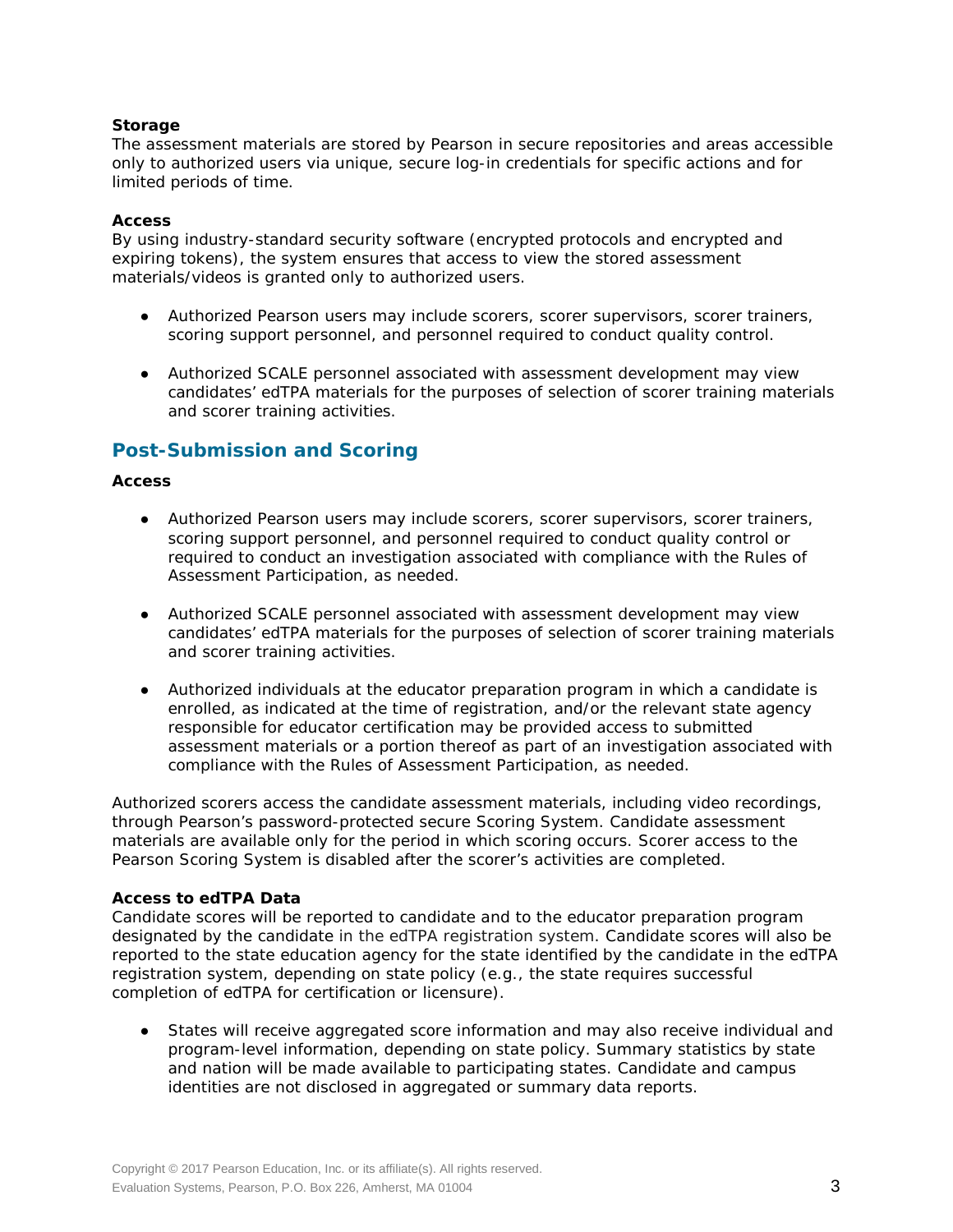- Data will be available to the authorized edTPA reporting contact at educator preparation programs and states via Pearson's secure reporting site that requires unique username and password access. The information reported, via this secure, web-based system, is expressly for use by approved edTPA reporting educator preparation programs. The data provide information on those candidates enrolled in the program as identified by the candidate in the edTPA registration system.
- SCALE does not receive individual candidate information or scores. SCALE will receive edTPA results without candidate name or other identifying information.

## **Other Uses of Candidate Materials**

- edTPA assessment materials, without candidate or other identifying information, may be used for edTPA program development and implementation, including scorer training.
- Prior to submitting their assessment materials to Pearson for scoring, edTPA candidates will be asked to consent to or opt out of use of their assessment materials to support continued program improvement activities conducted by SCALE and Pearson, such as future validity and reliability studies of the edTPA.
- Candidate video recordings will not be shown in any public venue nor made available in a non-secure way.
- Candidate materials, including video recordings, will not be used for marketing purposes or as exemplars for marketing purposes.

#### **Other Use or Disclosure of Information**

It is Pearson's practice not to transmit personally identifiable information to third parties, except as provided in this Privacy Policy posted on edTPA.com. We may disclose personally identifiable information in the following situations:

- a) in response to a subpoena, court order, or legal process, to the extent permitted and required by law;
- b) to address violations of law, and/or to protect your security or the security of other persons, consistent with applicable law;
- c) in connection with a sale, joint venture, or other transfer of some or all of the assets of Pearson;
- d) to organizations who are working as contractors or agents of Pearson and who are committed or obliged to protect your privacy in a manner consistent with the Privacy Policy.

By using the edTPA.com site and the Pearson ePortfolio system, candidates give their consent for personal information to be transmitted in the situations outlined above.

## **edTPA Retention and Destruction**

The standard retention period for edTPA submissions, including videos, is four years, after which submissions will be destroyed. There may be exceptions to the standard retention period for extenuating circumstances, such as a score void or other challenge.